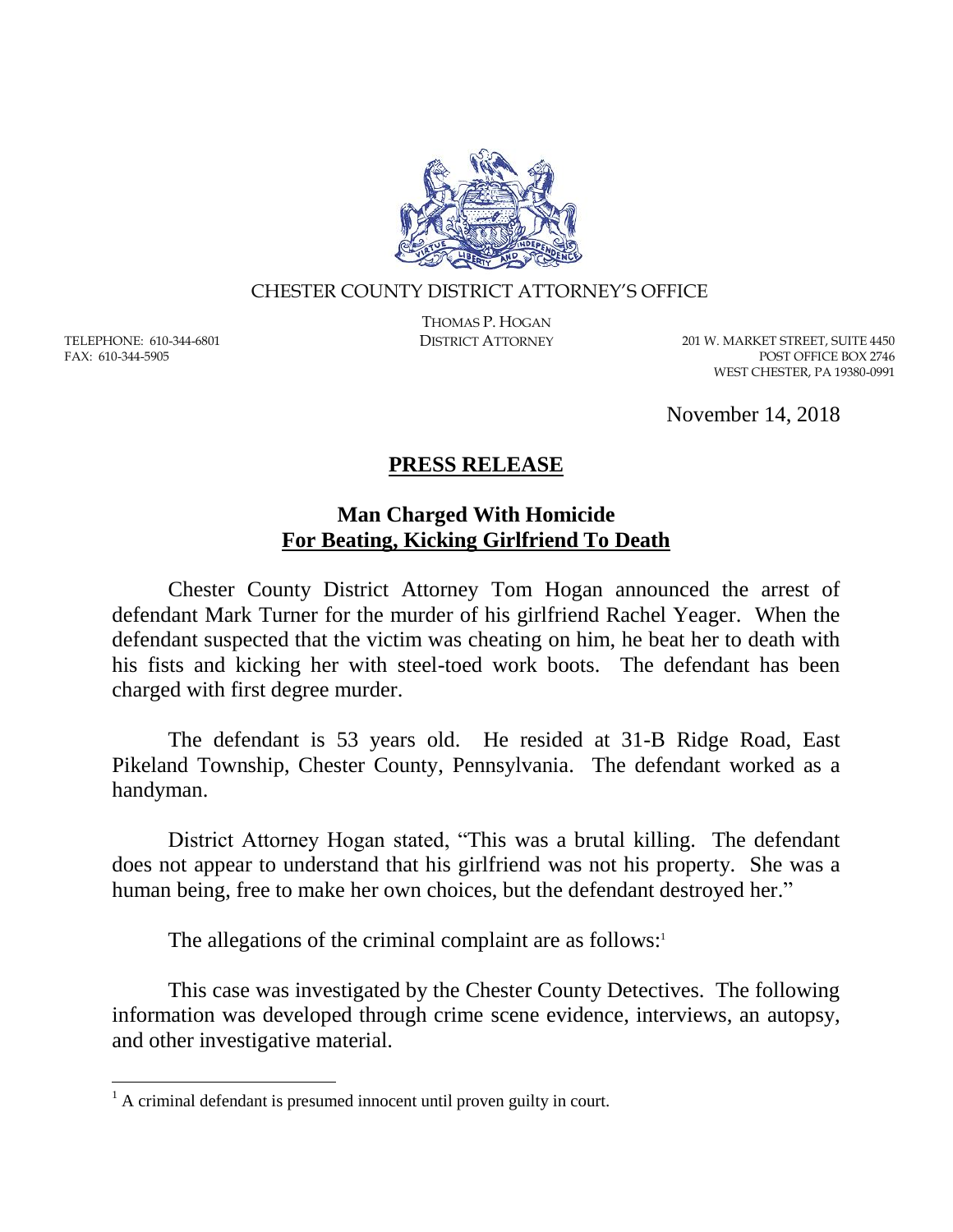The defendant and the victim, Ms. Yeager, lived together at 31-B Ridge Road, East Pikeland Township, Chester County, Pennsylvania. On Thursday, November 1, 2018, the defendant went to work, wearing work clothes and steeltoed work boots. After work, the defendant had drinks at a couple of bars and returned home.

When the defendant returned home, the victim was sitting on a couch wearing a robe and a shirt. The defendant went upstairs to go to bed. Based on the condition of the bed, he began to suspect that the victim was cheating on him with another man.

The defendant returned to the room where the victim was seated on the couch. The defendant punched the victim in the head repeatedly. The defendant also used his steel-toed work boots to kick the victim in her vaginal area multiple times.

East Pikeland Police responded to a 911 report of a domestic disturbance at the residence. They found the defendant present and the victim on the couch unresponsive. The victim was transported to Phoenixville Hospital, then to the trauma center at Paoli Hospital. The victim lingered on life support for some time, but eventually was pronounced dead.

The autopsy of the victim revealed that she died of blunt impact injuries to her head. She had significant bruising on the left side of her head, from her chin to temple, as well as across her genital area.

The defendant has been charged with first degree murder and related offenses. There is no bail for such charges and the defendant was remanded to Chester County Prison.

District Attorney Hogan added, "It is not easy to kill somebody with just your fists and feet. But the defendant was determined to kill the victim. This is the ugly face of domestic violence."